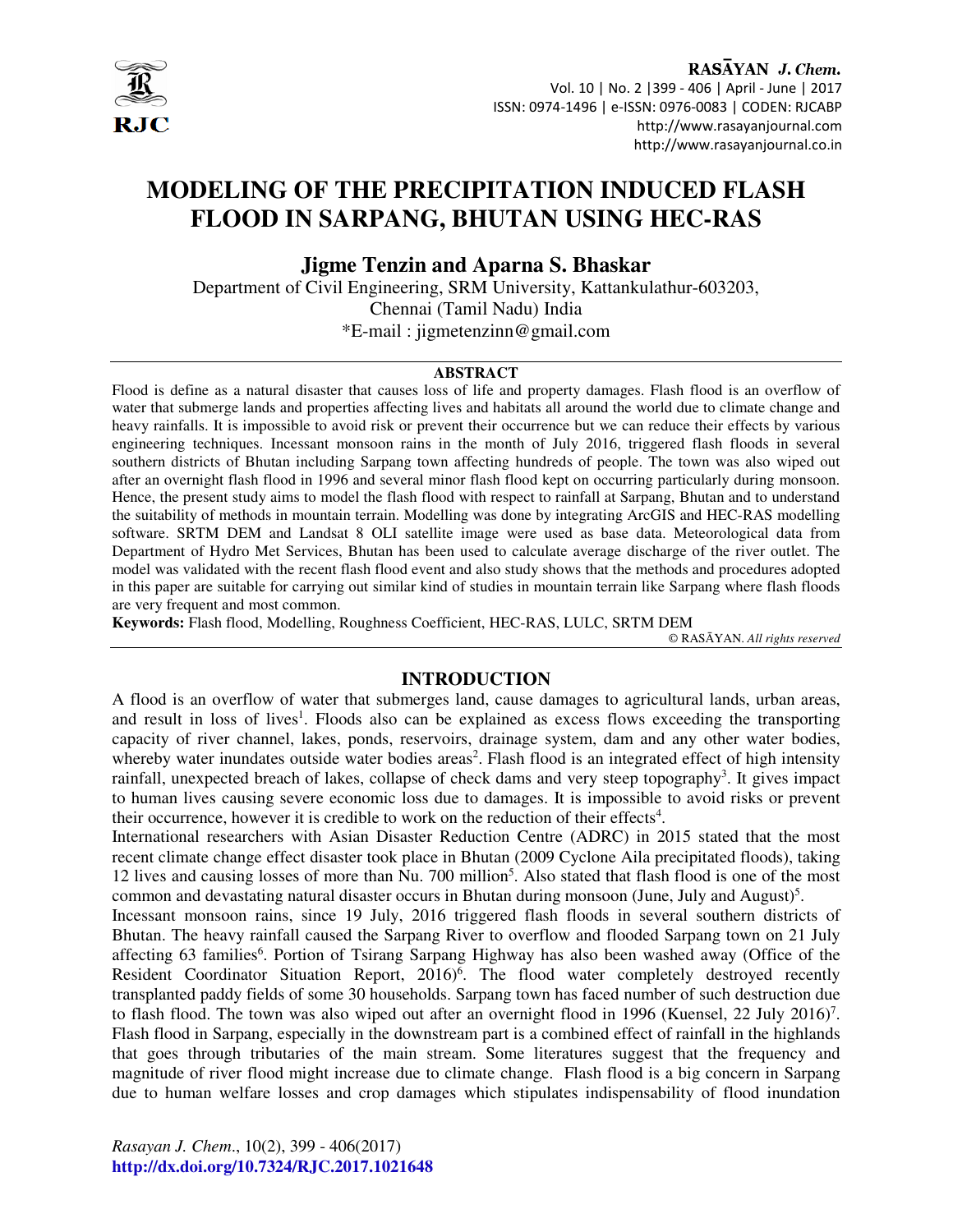mapping and hazard assessment. There is a need for flood regulation, timely forecasting and hazard extent mapping in the Sarpang Area. The objectives of this study is to model the precipitation induced flash flood and understand the suitability of the methods and procedures adopted for carrying out similar kind of studies in future.

#### **Study Area**

The study area watershed is located between 26.71°N and 27.23°N latitudes and 90.01°E and 90.83°E longitudes. It covers an area of  $142.89 \text{ km}^2$  and serves as home to about 3000 inhabitants (NSB, 2005). The total length of the main stream is about 18 km and it is the principal stream of drainage basin covering major parts of Hiley Geog and some part of Shompangkha region. Land use landcover is mainly dominated by Forest followed by agriculture land and settlement. The main location covers the Sarpang Town with major affected Market Area. Main cash crop grown are rice and ginger. The communities also depend on livestock rearing for income generation.



Fig.-1: Study area: (a) Dzongkhag map of Bhutan, (b) Geog map of Sarpang and (c) Study area watershed

The sites fall within tropical to subtropical type of climatic zone with altitudes ranging from about 170 m to 4200 metres above mean sea level. The sites vary in topography from nearly flat to steep mountainous slopes. Although, sheltered from the full force of the monsoon by the Meghalaya hills in India, southern Bhutan receives heavy intense orographic rainfall, with annual mean of 2.5-5 m (Land Use Planning Project, 1994) and mean annual temperature of 16.7 degree Celsius (NSB, 2013). Study area watershed with base map is shown in Figure-1.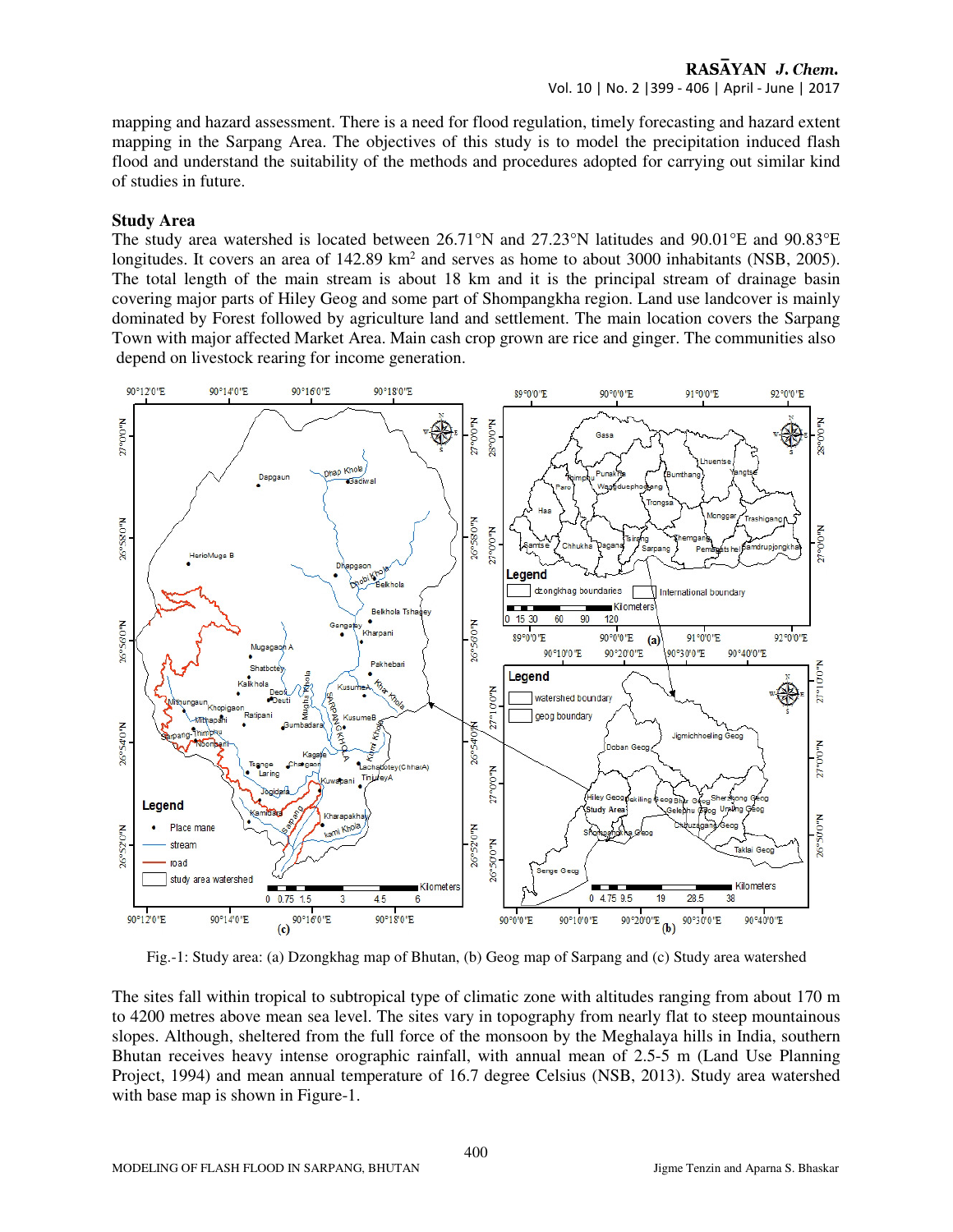## **EXPERIMENTAL**

#### **Materials used**

SRTM DEM (Shuttle Radar Topographic Mission Digital Elevation Model) from USGS (1arc second taken on 23rd September, 2014) has been used as main input data and Landsat 8 OLI images (30m resolution taken on 27th April, 2016) for landuse landcover classification. Ancillary data like rainfall from Meteorology Division, Department of Hydro Met Services (DHMS), Ministry of Economic Affairs (MoEA), Bhutan, Topographic map from National Land Commission Secretariat (NLCS) and other data from National Statistics Bureau of Bhutan (NSB) were used.

ArcGIS 9.2 was used for mapping and spatial analysis. ArcGIS 9.2 extension HEC-GeoRAS 9.2 and HEC-RAS 5.0.1 (Hydrologic Engineering Centre-River Analysis System) from US Army Corps of Engineers were used for data processing and analysis.

## **Methodology**

Overall flowchart of the methodology adopted for this study is as shown in the Figure 2. SRTM DEM was used as base data for overall methodology and processing to generate TIN (Triangulated Irregular Network). Watershed area was delineated using Spatial Analysis Hydrology Tools in ArcGIS by considering the stream outlet at downstream end as pour point.



Fig.-1: Methodology

Chakrabarty and Mandal (2015) did the analysis of various hydraulic model to detect flash flood probability using HEC-RAS and combined used of HEC-HMS and HEC-RAS models in GIS in order to simulate flood which their results indicates the effectiveness of HEC-RAS models<sup>3</sup>. Hashemyan et al. (2015) have also proved the effectiveness of HEC-RAS models<sup>8</sup>. Therefore, this study deploy HEC-RAS software assist by interfacing ArcGIS extension; HEC-GeoRAS, and ArcGIS to analyze its effectiveness in high mountain terrain like Sarpang. Reba et al. (2015) assume the flow as steady and uniform flow characteristics while modelling to compute inundation in HEC-RAS by relating to an open channel<sup>9</sup>. The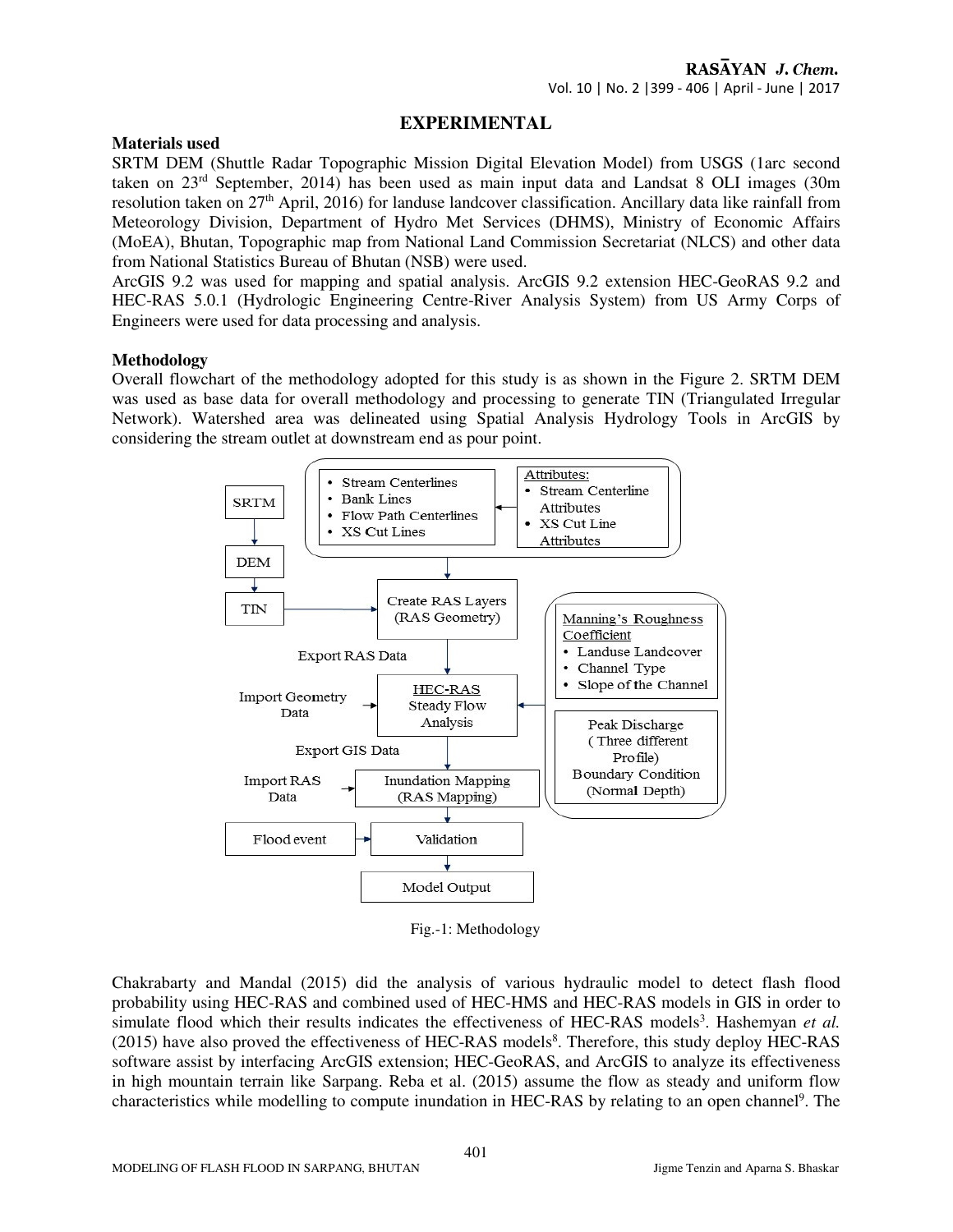authors used an integrated spatial technology of Geographical Information System (GIS) and the HEC-RAS hydraulic model for flood inundation mapping with good accuracy output indicating the effectiveness of HEC-RAS model and ArcGIS. The stream in this study was considered steady flow as it is an open channel flow. The studies on Effect of land use based surface roughness on hydrologic model output says for large watershed areas, modelers typically use land use land cover datasets to assign Manning's n values based on the use or cover class<sup>9</sup>. Their results also suggest that the use of (National Land Cover Dataset) NLCD-defined Manning's n values is tolerable for medium to large watersheds. Therefore, flood model was generated by incorporating Manning's n values defined by types of channel, slope and landuse landcover of the watershed in this study. It was validated using the information acquired from flash flood historic event of recent past.

#### **RESULTS AND DISCUSSION**

## **RAS Geometric Data Creation**

TIN was generated using 3D Analyst Tools in ArcGIS by using DEM as an input data. RAS geometric data such as stream centerlines, bank lines, flow path lines and XS cut lines were created using TIN as base layer data in HEC-GeoRAS and delineated by enabling Editor tool in ArcGIS. River reach name and flow path name were also assigned. Finally, stream centerline attributes and XS cut lines attributes were<br> $\frac{\omega_{120}\pi}{\omega_{120}\pi}$   $\frac{\omega_{140}\pi}{\omega_{140}\pi}$   $\frac{\omega_{180}\pi}{\omega_{180}\pi}$   $\frac{\omega_{180}\pi}{\omega_{180}\pi}$   $\frac{\omega_{180}\pi}{\omega_{180}\pi}$ 



also generated. Geometric data thus created was exported as RAS data to be used in HEC-RAS for modelling. It is shown in Figure-3.

## **Manning's Roughness Coefficient (n value)**

Manning's n values were assigned primarily based on Landuse Landcover with reference to manning's n values adopted for NLCD map<sup>10</sup>. Manning's n for agriculture and overbank areas (Jeff et al. 2006, USGS) and channel type and slope of the channel (McCuen, 2004) were used<sup>16</sup>. Considering the natural earth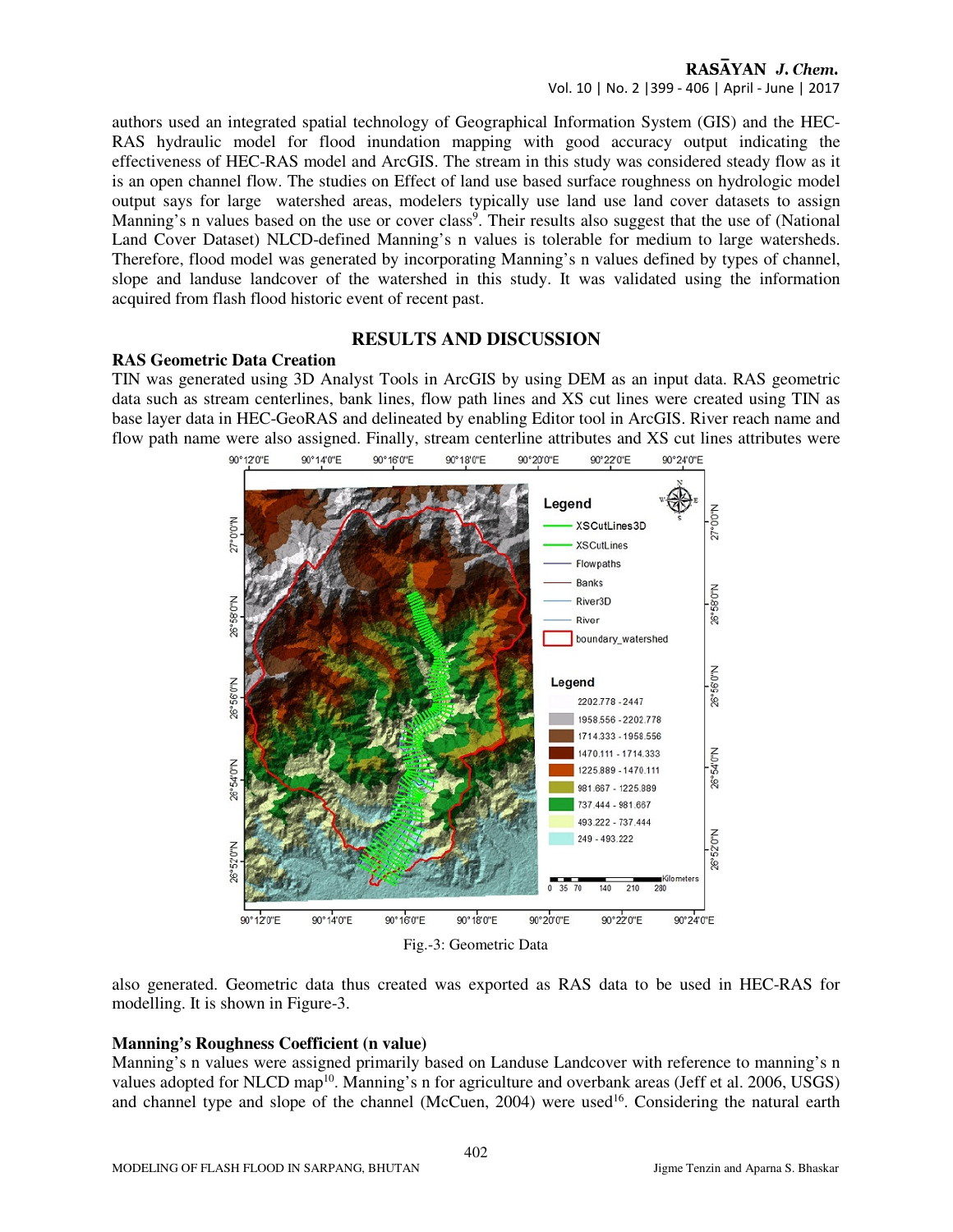bottom, rubble side channel type and landuse landcover map generated from Landsat OLI image, n values for study area were assigned and is shown in Table-1.

#### **Peak Discharge**

Peak discharge was assigned from calculated average peak discharge value of 21 years rainfall data. Average daily rainfall data (1996-2016) of Sarpang rain gauge station were collected from DHMS, Bhutan and peak discharge was calculated by Kinematic Wave Parameter (KWP) for Flow Velocity and Discharge Estimation method (Rodriguez-Iturbe et al. 1982) shown in equation  $(1)^{11}$ . Average slope of channel as  $0.4$  and channel outlet cross section of  $600 \text{ m}^2$  were calculated from stream profile and stream cross section respectively which were generated in HEC-RAS software.

| LULC/Channel Type            | n values |
|------------------------------|----------|
| Barren land                  | 0.0113   |
| Deciduous forest             | 0.36     |
| Agriculture land             | 0.35     |
| Earth bottom and rubble side |          |

Discharge  $(Q = d.B.v)$  (m3/s) (1) Where  $d.B = Cross sectional area (m<sup>2</sup>)$  $V_{\Omega} = 0.665 \alpha \Omega^{0.6}$  (i<sub>r</sub> A)  $^{0.4}$  $\alpha_{\Omega} = S_{\Omega}^{0.5} / nB^{2/3}$ 

Calculated peak discharge ranges from 700 cumecs to 1000 cumecs. Therefore, peak discharge value of 700, 800, 900 and 1000 cumecs were assigned for analysis profile respectively at four different station along the stream towards downstream reach.

#### **Steady flow analysis**

Steady flow analysis was done in HEC-RAS software based on open flow channel and sub-critical flow regime. Flow cross section, flow profile and 3D cross section with depth of water were generated. The Sarpang Khola stream geometry is shown in Figure 4 and contract cross sections at four different stations with water surface (WS) and energy gradient (EG) is shown in Figure 5. The profile of the stream plotted is shown in Figure-6.

## **Inundation Mapping**

After steady flow analysis being done in HEC-RAS, GIS data was exported and imported into ArcGIS for inundation analysis using RAS Mapping. Imported GIS data need to be converted from SDF format into XML format. Inundation for profile with flood extend was generated and mapped as shown in Figure 7. It was overlaid upon base map to validate with the historic event of flash flood during July 2016.

## **CONCLUSION**

Bhutan has experience several flash floods during monsoon especially in the southern foothills. It has causes several damages to agriculture land, settlements etc. affecting the livelihood of habitants. The main cause of such flash flood is high intensity rainfall.

This study was carried out at Sarpang watershed with DEM as base data to generate TIN which was further used for analysis in HEC-Geo RAS and HEC-RAS. The advantages of using SRTM DEM are; freely available, helps in generating useful geomorphological feature data of the study area such as slopes and altitudes, helps in delineating the rivers and streams by using hydrology tools and in creating geometrical data of the study area such as stream centerline, flow path, bank line and cross sections by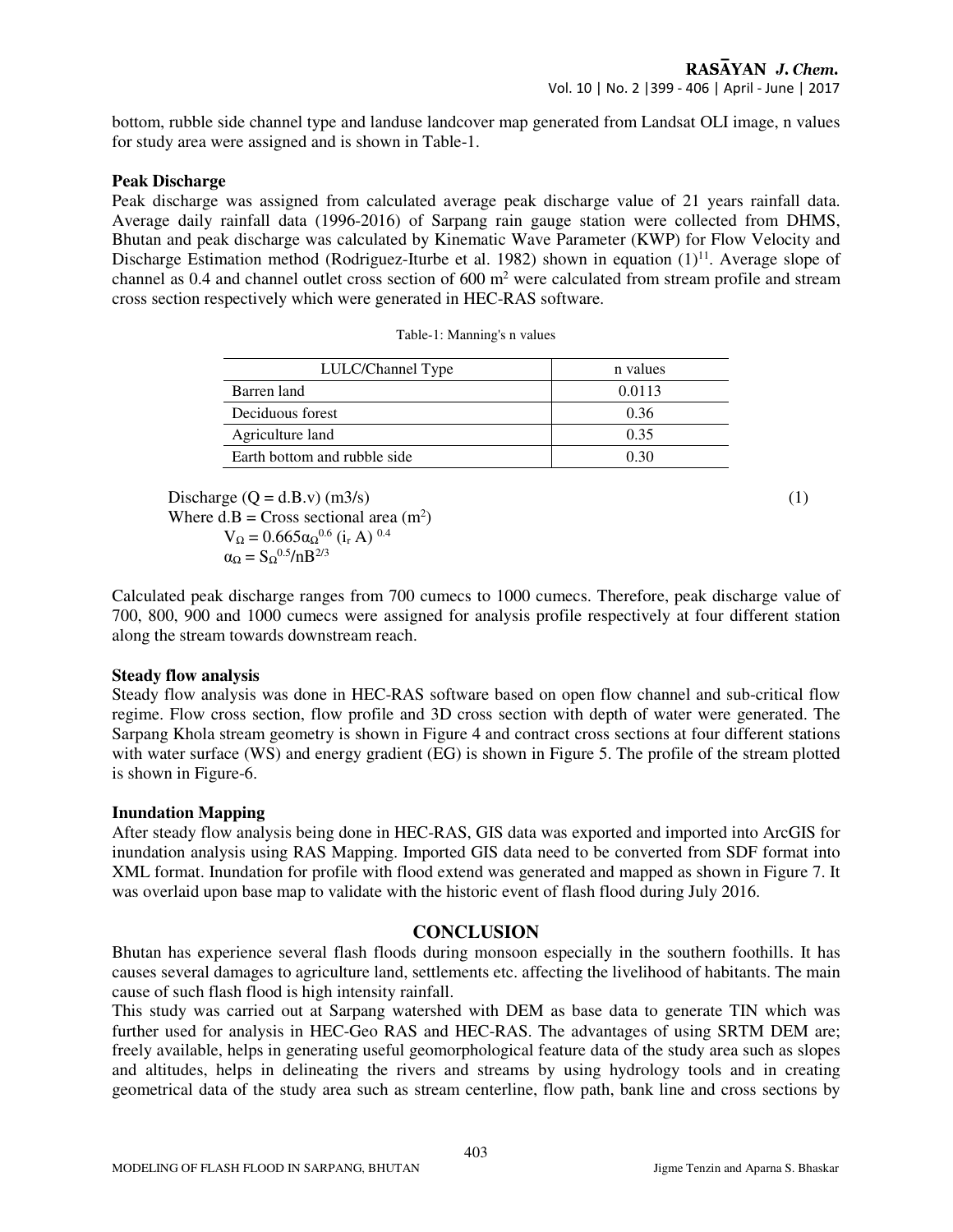

Fig.-4: Stream geometry

converting DEM into TIN in ArcGIS. The only demerits could be because of its availability in low resolution.



Fig.-5: Stream cross section: (a) first station, (b) second station, (c) third station and (d) fourth station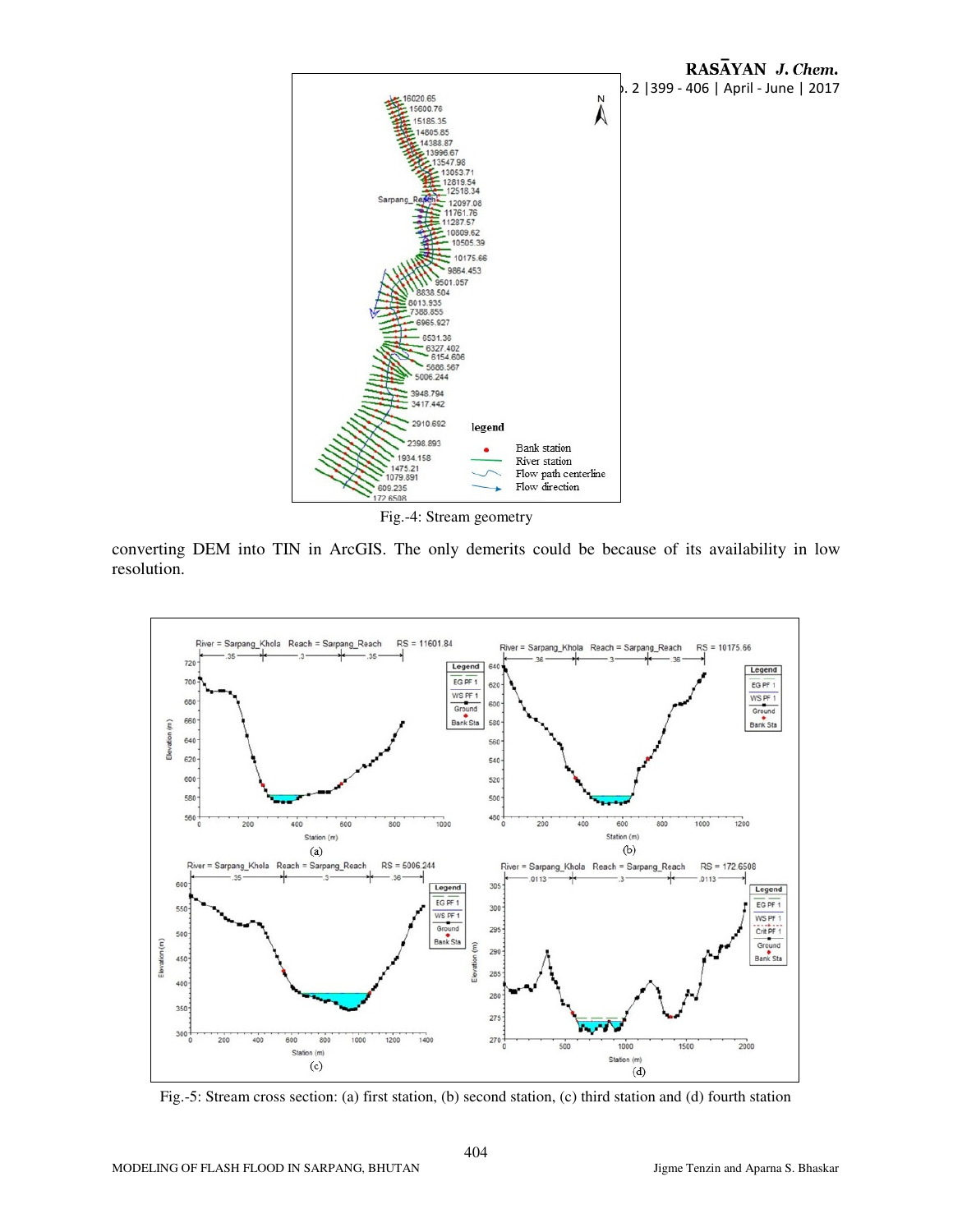

Fig.-7: Inundation and flood extend map

Manning's coefficient values obtained based on land use land cover and stream characteristics were assigned to run the model. Model was run for single stream profile with different discharge rate at four different river station towards downstream as 700, 800, 900 and 1000 cumecs. Peak discharge were